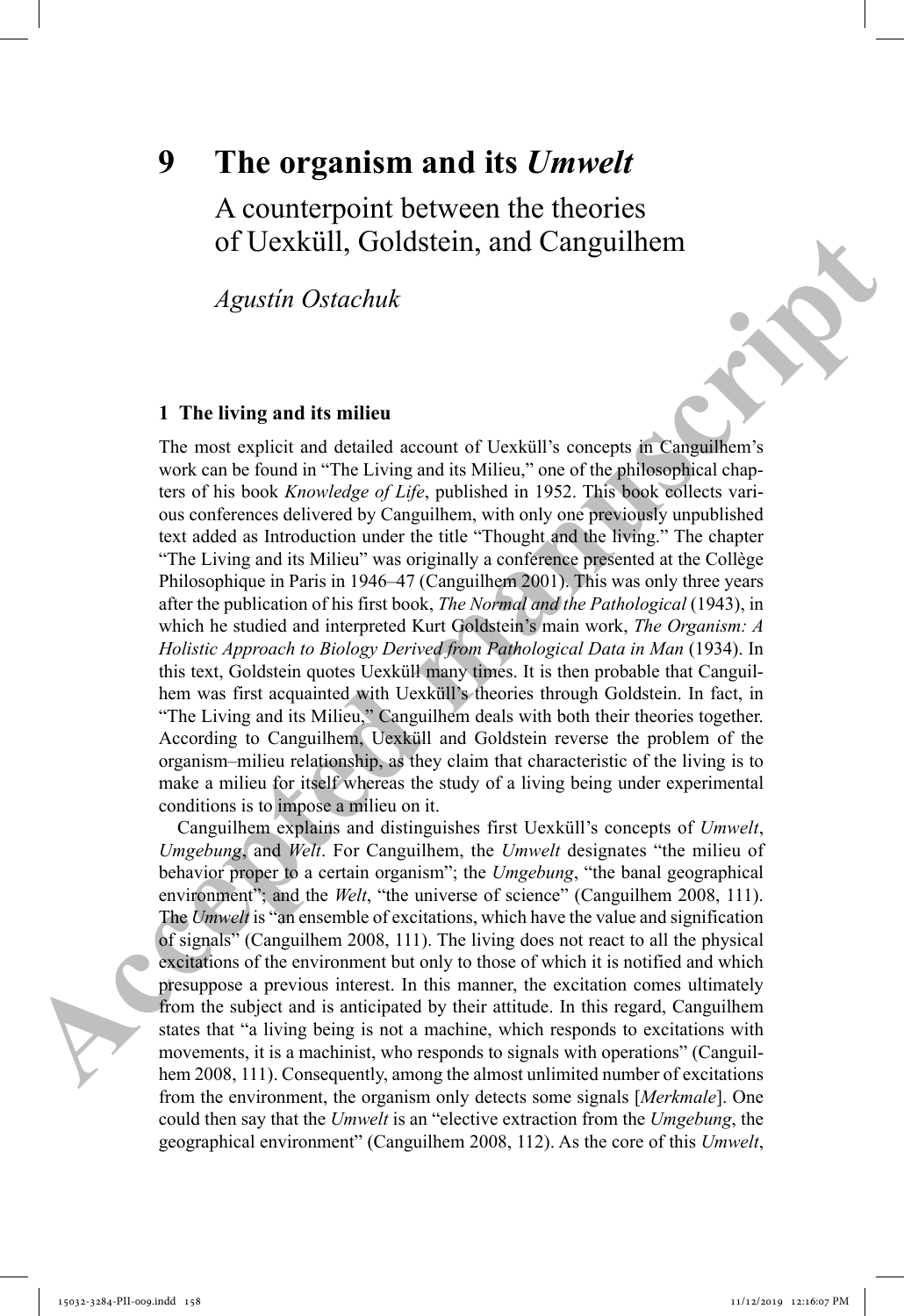then, one finds a subjectivity that organizes the milieu, centered according to the vital values that constitute the subject itself. To exemplify this, Canguilhem cites Uexküll's account on the *Umwelt* of the tick (Uexküll 2010, 44; Ostachuk 2013).

 Of all the stimuli that could exist in the environment of the tick, only three of them have relevance for it and make up its world. After mating, the adult female climbs, guided by the photo-receptiveness of her skin, to the branch of a tree and waits. This is the first stimulus. She can wait, immobile and inactive, without feeding or taking refuge, up to eighteen years: only the right stimulus can take her out of that state of quiescence and start her up again in her life cycle. When a mammal passes under the tree chosen by the tick as a hunting post, she lets herself drop, guided by the smell of butyric acid secreted by the perspiration of the animal. This is the second stimulus. When she has fallen on the animal, she fixes onto it in response to the temperature of its blood. This is the third stimulus. Once fixed to the animal, she goes to the source of the heat, arriving at areas of the animal free of hair, and finally sucks its blood. Only when her stomach is full of blood does a biological response begin, which consists of releasing the spermatozoa that were encapsulated in the female and fertilizing the eggs that await in the ovary. Consequently, the tick can fulfill her life cycle in a few hours, after which she dies, having been able to wait up to eighteen years. During that long period of waiting and inactivity, nothing that may surround the tick has any meaning for her. Only the three stimuli mentioned earlier have meaning for her and constitute her *Umwelt* (see Uexküll 2010, xx).

 Canguilhem then goes on to compare this theory with Goldstein's. Goldstein starts from the criticism of the mechanical theory of reflexes. The reflex is not an isolated reaction but is always a function of sense and orientation, which depends on the signification of a situation as an ensemble. In this respect, an animal in an experimental situation is in "an abnormal situation, a situation it does not need according to its own norms; it has not chosen this situation, which is imposed on it" ( Canguilhem 2008 , 113). An organism is never equal to the theoretical totality of its possibilities, but it has its own privileged behaviors that respond to its own vital norms. For Goldstein, the relationship between the organism and the environment is established as a debate [ *Auseinandersetzung* , coming to terms] "to which the living brings its own proper norms of appreciating situations, both dominating the milieu and accommodating itself to it" ( Canguilhem 2008 , 113). The relationship does not consist then in a struggle or opposition, the latter concerning rather a pathological state: "The situation of a living being commanded from the outside by the milieu is what Goldstein considers the archetype of a catastrophic situation" (Canguilhem 2008, 113). To live is to organize the environment from a center of reference, and a healthy life is a life relying on its existence and its values. For Canguilhem, the organism is a being with sense and its individuality is a character in the order of values. Them have freelyoak for franchise to the share manuscript<br>chinds, guided by the photo-exceptiveness of her skin, to the branchi of a tree and<br>wisin. This are first simulats. She can wait, immode and machive, while the stat

# **2 Uexküll:** *Umwelt* **and conformity to a plan**

Uexküll proposes "a walk into unknown worlds" (Uexküll 2010, 41), worlds strange to us but known to other creatures, "as diverse as the animals themselves"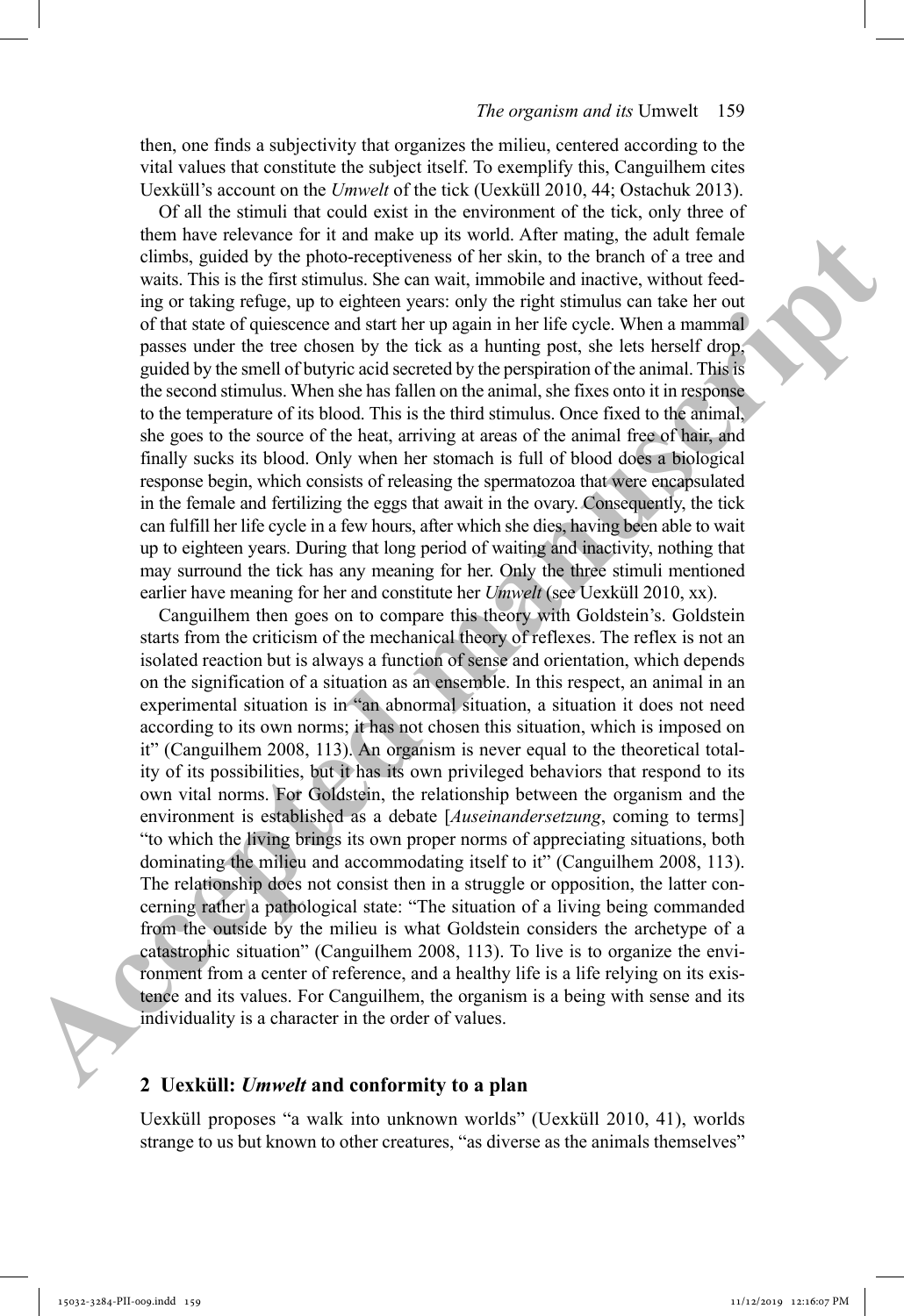( Uexk üll 2010, 42). In order to do this, he suggests, we must create an imaginary soap bubble around each creature. Each of these bubbles contains only the perceptions to which the creature has access and then forms its own true world. Each of these bubbles represents the world as it appears to the organisms themselves. As each organism perceives differently, there are as many of these worlds as there are organisms in nature. Uexküll does not consider organisms as mere objects but as subjects whose essential activity consists in perceiving and acting. Everything an organism perceives is part of its perceptual world [ *Merkwelt* ], while everything an organism makes is part of its operational world [ *Wirkwelt* ]. The perceptual and operational world together form a closed unit called *Umwelt* (Uexküll 2010, 42; Ostachuk 2013 ). In this manner, even if the same objects are present in a certain environment, they will not be perceived in the same way by the different organisms, and they will not have the same meaning for them.

 The second important Uexküllian concept to consider in this context – that is to say, when it comes to the relation between an organism and its environment – is that of conformity to a plan [*Planmäßigkeit*]. Uexküll calls conformity to a plan the force of nature "that combines the manifold details into one whole by means of rules. Higher rules, which unite things separated even by time, are in general called plans" (Uexküll 1926, 175). Elsewhere, Uexküll defines conformity to a plan as "a rule stretching across time and space," "a rule in living Nature, which reveals itself even in the mechanical processes of the organism" (Uexküll 1926, 270), and as "a super-mechanical law" (Uexküll 1926, 271). Conformity to a plan is responsible for the creation of all organisms and their *Umwelten* , it is like the score laying out the "melody," which accounts for the whole of nature. Ultimately, conformity to a plan ensures the perfect complementarity between the different organisms and their *Umwelten* .

 By means of this notion, Uexküll expresses himself against the concept of adaptation. From the point of view of the adaptation theory, in fact, "each organism is the product of influences to which it has been exposed for thousands of years" (Uexküll 1926, 319). Through innumerable cycles of trial and error, organisms reach their appropriate form, a final product adapted and congruent to the conditions of the environment in which they are present. Uexküll also criticizes the Darwinian theory, which aims to explain adaptation through the mechanism of natural selection. According to Darwinism, the struggle for existence determines organisms to compete with each other, a struggle in which only the "most adapted" will be able to survive. Differently, according to Uexküll, it is impossible for an organism, even a machine, in which all parts fit together properly, to arise through such a mechanism: "It certainly requires a powerful imagination to assume that any machine capable of functioning could arise in this way. But the Darwinians provide the requisite imagination" (Uexküll 1926, 320). In other words, Uexküll argues, it is impossible for a cooperative structure to emerge from a competitive mechanism. extra digital meterology there are the manuscript to the manuscript and the state and the state and the state and the state and the state and the state and the state and the state and the state and the state of the state o

 According to Uexküll, then, nature produces all its organisms following a plan. The adjustment between the different parts of an organism, and between the organism and its *Umwelt* , is not produced by external erosion or molding, but they are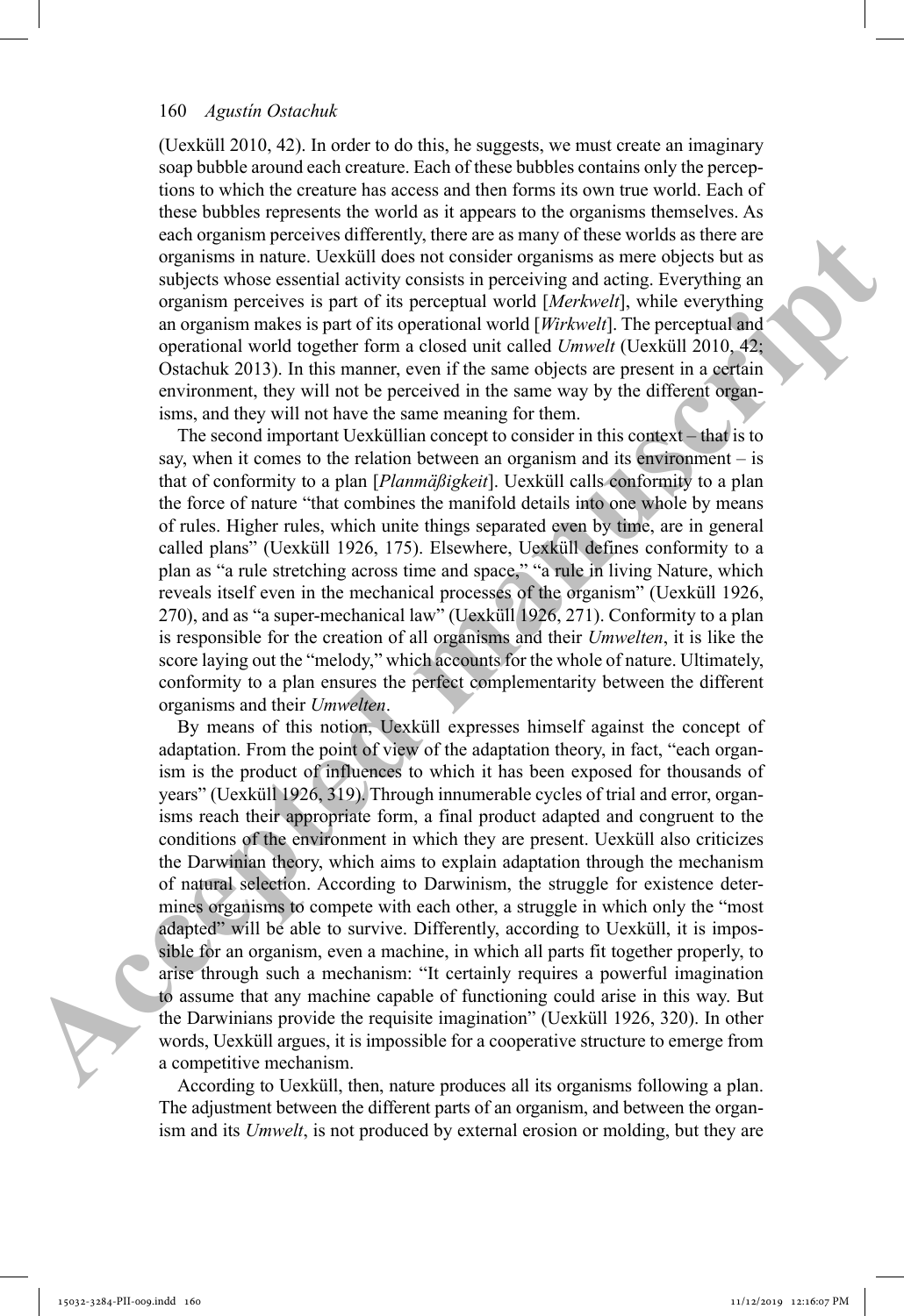adjusted, they are *congruent* with each other, from the beginning. This congruity is guaranteed by the plan, which is what builds the organisms in harmony with their *Umwelten* . The plan for the construction of the *Umwelt* of each organism at any given moment, as well as the tunnel formed by the addition of its successive vital moments, what Uexküll calls *life-tunnel* , is fixed and is not subject to change. However, Uexküll also recognizes that deviations may occur which are responsible for generating the illusion of the variability of organisms. These deviations are of secondary importance, and Darwin's error was to have made them the main feature, when the main characteristic is the plan itself. Needless to say, the notion of conformity to a plan is not without difficulties. One could raise for instance the objection that the reduction of the whole of nature to a supermechanical rule, that includes all the functional circles established between organisms and their *Umwelten* , entails also the reduction of the concept of subject to the mere assembly of functional circles, unlikely to allow much room for the characteristic autonomy and creativity of organisms. This point will be, as we shall see, the target of Kurt Goldstein's criticisms of Uexküll's theory.

 In short, to ensure harmony and the perfect adjustment between organisms and their environments, Uexküll advocates the existence of a predetermined world, a world in which life-tunnels are fixed and predestined: "Proceeding from these immutable factors that determine all life in the world, we come to see that life itself is based on fixed laws, which are in conformity to a plan" (Uexküll 1926, 84).

# **3 Goldstein: the debate between the organism and its environment**

 In the section "Criticism of the Purely Environmental Theory" of his work *The Organism*, Goldstein criticizes, in the last instance, the theory of Uexküll. Goldstein argues that an organism not only lives in its own environment, to which it is perfectly adjusted, but must also deal with all other stimuli of the environment, including potentially negative ones. The organism does not live isolated or segregated in its own environment as if the rest of the world did not exist and all the stimuli it receives were adequate for it. For Goldstein, the environment of an organism is neither definitive nor static, but it is formed with the development and activities of the organism. In this manner, he affirms: "One could say that the environment emerges from the world through the being or actualization of the organism" ( Goldstein 1995 , 85). In other words, the organism, in order to exist, must find an adequate environment for itself; it must create it taking advantage of the opportunities offered by the world. "An environment always presupposes a given organism" (Goldstein 1995, 85) and not the other way around. An organism does not acquire order at the expense of its environment; an organism rather acquires order at the same time that the environment obtains it. However, Goldstein subsequently seems to change his mind, as he states that the "environment first arises from the world only when there is an ordered organism" (Goldstein 1995, 85), thus suggesting that first there must be an ordered organism for an environment to be created. According to this second version, order comes See via moments, which costure and so *m*<sup>2</sup>*Nance* and is to see the manuscriptic that the stress of the stress of the stress of the stress of the stress of the stress of the stress of the stress of the stress of the moti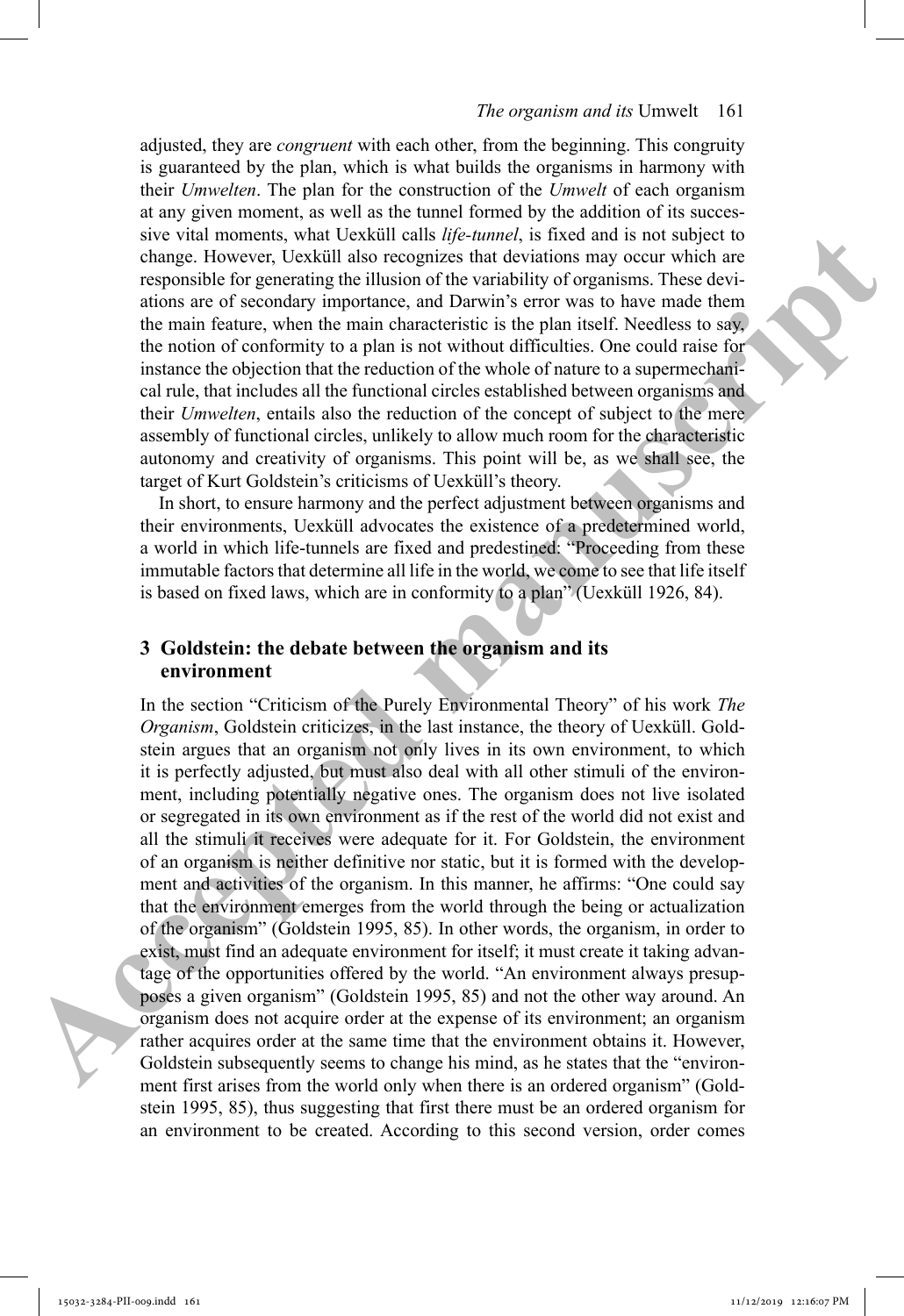ultimately from the organism itself. In this regard, Goldstein brings the case of a diseased organism. For this organism, the environment prior to its state of disease has become strange and disturbing so that the essential requirement to exist and to return to a state of new normality is to make for itself once more an adequate environment. If we consider in-depth the previous case, we see in reality that the order is restored with the creation of a new adequate environment and not by reverting to a previous or anterior order of the organism on its own. Consequently, the restoration of order obviously requires the activity of the organism, but it is achieved and reached when it finds the appropriate conditions for the generation of a new adequate environment.

 For Goldstein, the fundamental relationship between an organism and its environment is a debate or coming to terms (Goldstein 1995, 42; Ostachuk 2015). There is a fundamental separation between the organism and its environment, which makes them strange and which requires a constant debate and coming to terms between the two so that the relationship can be maintained. The organism achieves this coming to terms through a behavioral act called performance [ *Leistung* ]. When a performance is effective, the organism develops an ordered behavior. This is characteristic of a normal or healthy state. On the contrary, when a performance is ineffective, the organism develops a disordered behavior, which manifests itself in the form of a "catastrophic" reaction. This is the characteristic state of a pathological or disease state. In this case, the organism will proceed to recover the normal situation. This amounts to saying that there is a tendency in the organism to live in ordered behavior. Therefore, for Goldstein, disease consists of a disarrangement or disequilibrium that breaks the productive relationship between the organism and its environment. On the other hand, "an organism that actualizes its essential peculiarities, or – what really means the same thing – meets its adequate milieu [ *Umwelt* ] and the tasks arising from it, is 'normal'" (Goldstein 1995, 325). Goldstein arrives, in this manner, at a definition of normality. Normality, or the normal state, is the state in which the organism develops norms that allow it to respond adequately to its environment. Moreover, recovering health, that is, rehabilitation, consists of reaching a new order, a new normality, a new individual norm, which implies making for itself a new environment in which it can respond appropriately again. environment: It we consider in-equal on the previous ease, we assemble and the previous condensite the transmitter of the organism on its comparison in the system and the previous condensites the transmitter of the compari

 The organism, in its relation to the environment, not only seeks its preservation [*Erhaltung*] but also its prosperity. For Goldstein, survival is the typical lifestyle of the disease state. A healthy organism not only seeks self-preservation but also aspires to self-realization [*Selbstverwirklichung*]. Self-realization is the tendency of organisms to realize their own essence and their peculiar individuality. This can be interpreted as a critique of Darwin's theory, which postulates natural selection as an evolutionary mechanism, based on the "struggle for existence," the competition among individuals, and the "survival of the fittest." For Goldstein, this would be a model of the world and society in pathological and disease state.

### **4 Canguilhem: normativity and institution of norms and values**

 The element of novelty introduced by Canguilhem in the relationship between the organism and its environment is that the former is characterized by the faculty of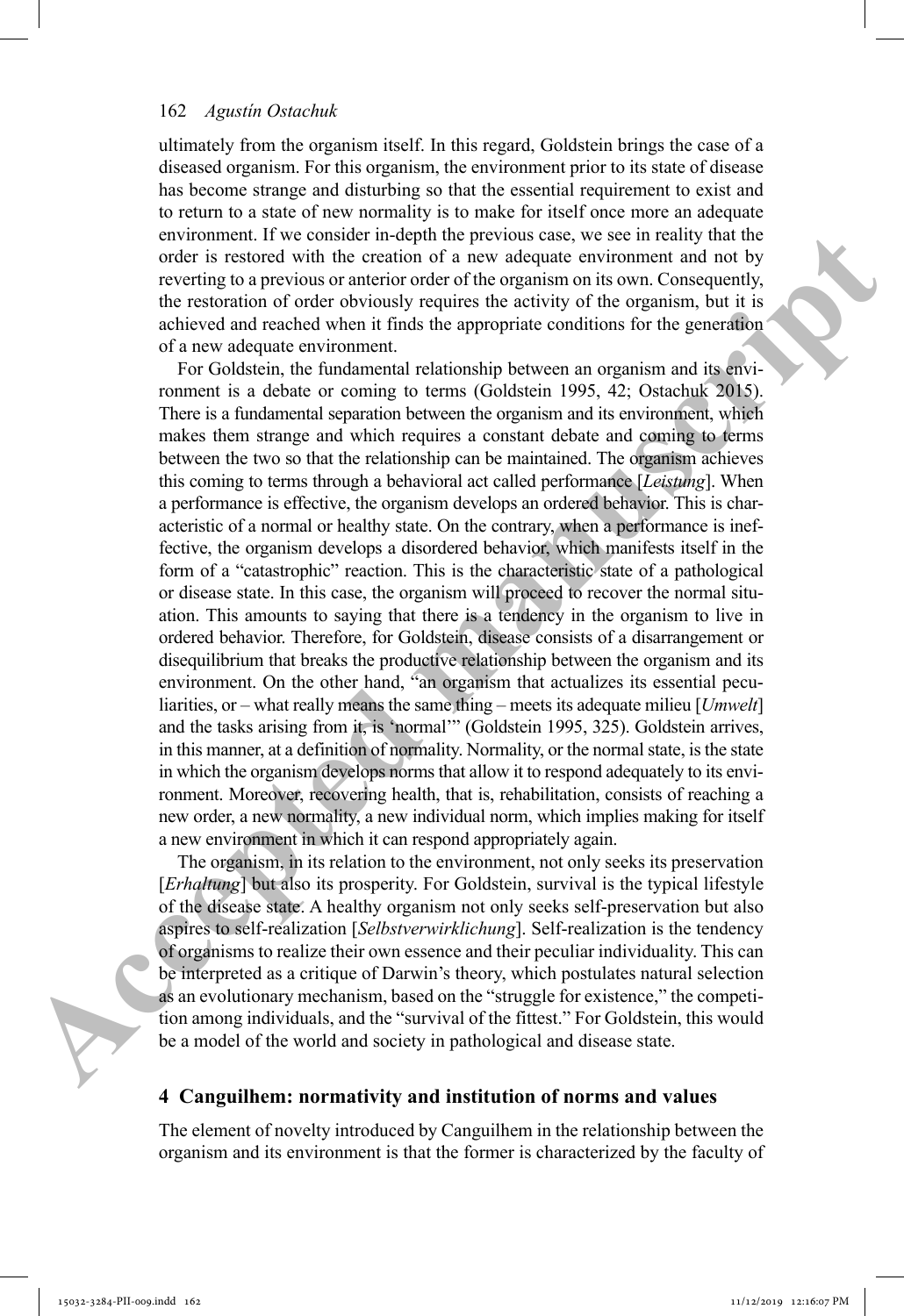creating and instituting norms; that is to say, it possesses normativity or normative activity (Ostachuk 2015). In this respect, the organism not only has norms and is able to fulfill them, that is, it possesses normality, but its most characteristic and genuine feature also is that of creating and instituting new norms, that is, it possesses normativity. This is already stated by Canguilhem in his first book, *The Normal and the Pathological* :

 life is polarity and thereby even an unconscious position of value; in short, life is in fact a normative activity[. . . .] Normative, in the fullest sense of the word, is that which establishes norms. And it is in this sense that we plan to talk about biological normativity.

( Canguilhem 1991 , 126f.)

 A healthy organism then does not limit itself to self-preservation, resisting any variation and adaptation to new situations, but embodies norms that drive it forward:

 Health is more than normality; in simple terms, it is normativity. Behind all apparent normality, one must look to see if it is capable of tolerating infractions of the norm, of overcoming contradictions, of dealing with conflicts. Any normality open to possible future correction is authentic normativity, or health. Any normality limited to maintaining itself, hostile to any variation in the themes that express it, and incapable of adapting to new situations is a normality devoid of normative intention.

( Canguilhem 1994 , 351)

 A healthy organism does not seek so much to preserve itself, to maintain its state and its environment, but, rather, to realize its own nature, which implies seeking new challenges, overcoming new obstacles and, ultimately, exposing itself to new risks. Consequently, a healthy organism is constantly exposed to the risk of losing its order and entering into situations of catastrophic reaction, that is, of becoming ill. A measure of the health of an organism is its capacity to overcome these crises and establish a new order, restoring an adequate relationship with its new environment. On the other hand, the pathological state does not imply the total absence of norms. Disease is itself a norm of life. However, it is a norm that does not tolerate deviations in the conditions of the relationship with its environment and is incapable of transforming itself into another norm. In other words, "the sick living being is normalized in well-defined conditions of existence and has lost his normative capacity, the capacity to establish other norms in other conditions" (Canguilhem 1991, 183). Since formativity in start and start and start and the manuscription of the start and the transformation of the start and the start and the start and start and the start and the start and the start and the start and the st

# **5 Teleology and polarity in the organism**

 Canguilhem makes it clear that organisms have a polarity that consists in actualizing their own norms and values; that is to say, organisms are normative. This echoes Goldstein's suggestion that the natural tendency of organisms is to actualize their own essence, that is, the tendency toward self-realization.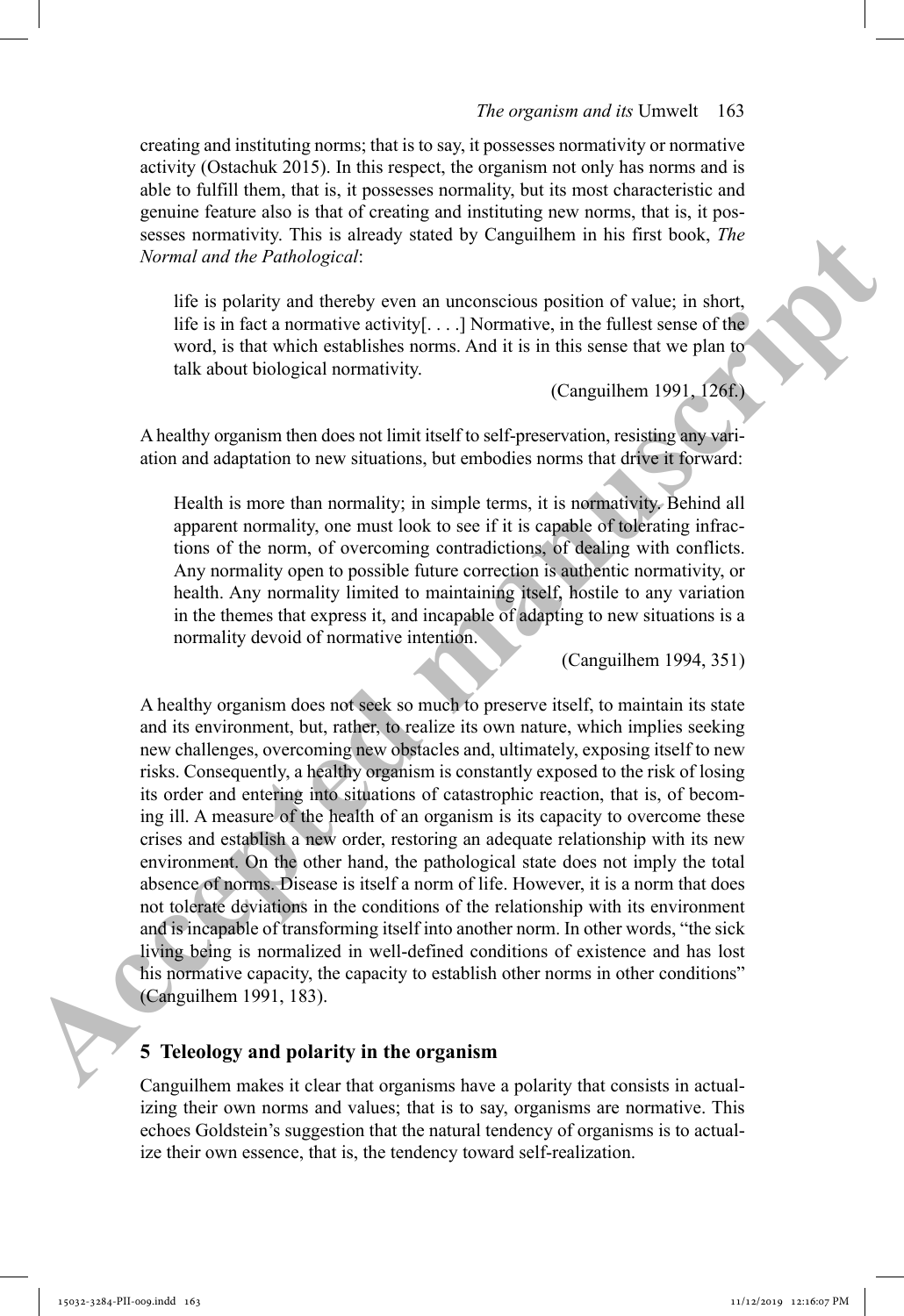Despite these claims, Goldstein explicitly opposes the teleological approach to organisms. His explanation is however not free of ambiguities and inconsistencies. In the first place, Goldstein rejects the teleological approach but recognizes that an "inner purposiveness in the sense of Kant" (Goldstein 1995, 323) could be accepted. He then introduces Karl Ernst von Baer's distinction between purpose [*Zweck*] and goal [*Ziel*]: "According to him 'purpose' is an intended task, whereas 'end' is a given direction of activity, an intrinsically predetermined effect" ( Goldstein 1995 , 324). Following von Baer, Goldstein maintains that the concept of purpose is inadequate and should be abandoned, while the concept of goal, which he interprets as the actualization of an essence, is useful and adequate for the understanding of the organism. With this explanation, Goldstein seems to support rather than reject teleology in organisms. The definitions of *goal* as "an intrinsically predetermined effect" and "actualization of an essence" are even compatible with the Aristotelian conception of teleology (Ostachuk 2016).

 Uexküll had already pointed to the importance of von Baer's distinction between purpose and goal, although he explains it in more detail, quoting an example from von Baer himself:

 When a bullet leaves the barrel of a gun and hits the target, the target is the factor that prescribes the path for the ball. If we imagine the act of shooting to be eliminated, we must ascribe to the ball itself the property of being influenced directly by the target in the direction its movement takes. In such a case the ball possesses what Baer calls "effort toward a goal."

( Uexk üll 1926, 316)

 According to von Baer, an embryo possesses this "effort toward a goal." Uexküll does not agree with this argument. In the first place, Uexküll considers that the goal is not the adult organism but the congruity with its *Umwelt* . In the second place, he believes that this goal cannot be achieved through this "effort toward a goal." For Uexküll, there are no influences from the *Umwelt* that can affect or alter the course of development of an embryo, since it does not possess the necessary organs to know the properties of the external world. And yet, says Uexküll, we see that the embryo "unerringly produces definite counter-properties, which fit into a definite group of properties in the external world" (Uexküll 1926, 317). This happens thanks to the perfect congruity between the organism and its *Umwelt* ensured by the conformity to a plan. **Accepted manufatures with the matrimore and simulated content of the matrimore of the street in the matrimore of the street in the street in a given direct space of the street in a given direct in the street in the street** 

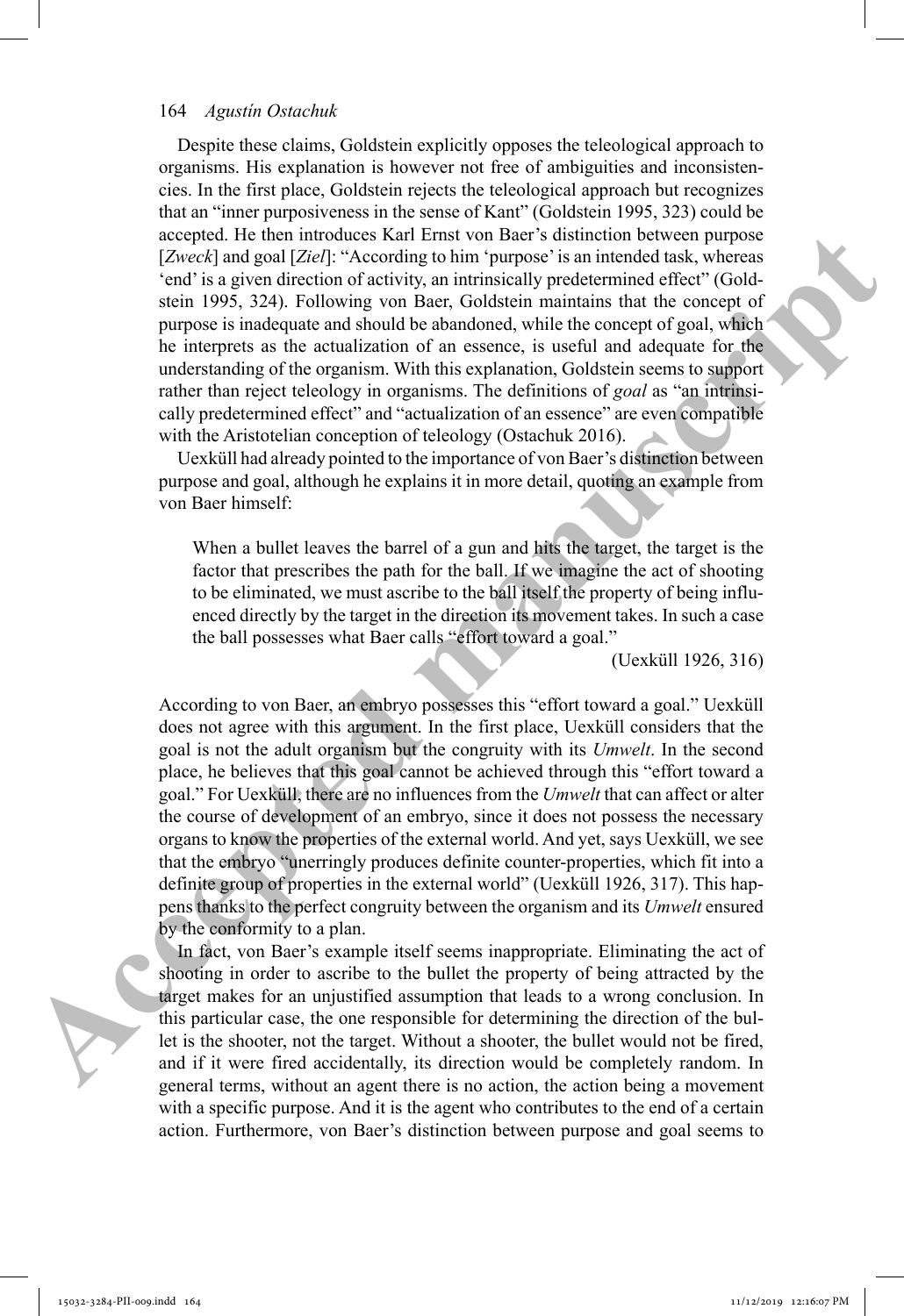be compatible with Driesch's distinction between dynamic and static teleology (Ostachuk 2016). Every machine has an end. However, this end is given externally by the designer or constructor of the machine. This is the external, static teleology, in which what is sought is the fulfillment of a goal or an end [ *Ziel* ]. An organism, on the other hand, is not only capable of fulfilling a given end but also of creating and choosing new ends, that is to say, it possesses a purposive capacity that allows it to adopt autonomic actions. An organism possesses internal, dynamic teleology, in which what is sought is the fulfillment or achievement of a purpose [ *Zweck* ]. In other words, it possesses purposiveness.

## **6 The organism and the machine**

 There is only one case in which von Baer's concept of "effort toward a goal" would be compatible with Uexküll's theory. It is the case in which the goal is the plan itself. If we accept this, we must accept at the same time that the world and nature are machines and that they work only according to mechanical laws. This is what Uexküll seems to indicate when he talks about the plan as "a supermechanical law." However, this mechanical view does not seem compatible with his view of a world populated by subjects. Despite believing that there is a distinct difference and a discontinuity between living beings and physico-chemical processes, Uexküll states that this difference is that the latter are mere mechanical processes, while the former have "supermechanical powers." These supermechanical powers of organisms consist of: the construction of the machine, the running of the machine, and the repair of the machine (Uexküll 1926, 121). These powers come, ultimately, from the rules of conformity to a plan.

 Canguilhem hardly agrees with these reasonings of Uexküll. He, rather, strongly supports the irreducibility of the organism to the machine: "it is an illusion to think that purpose can be expelled from the organism by comparing it to a composite of automatisms, no matter how complex" (Canguilhem 2008, 91). Inspired by Bichat, he remarks that there is no mechanical pathology; that is, a machine does not get ill. There is no distinction between health and disease in a machine. A machine cannot be healthy or diseased because it does not establish a relationship with an environment, and as we have already seen, for Goldstein and Canguilhem, health consists of an adequate and productive relationship with one's own environment. Based on Hans Driesch's experiments, Canguilhem states that embryological development cannot be reduced to a mechanical model. Whereas Uexküll argues in favor of the perfect congruity between all organisms and their *Umwelten*, Canguilhem advocates the autonomy of the living. One could even wonder if the relationship itself between the organism and the environment is not annulled by the very idea of a perfect but fixed and invariant adjustment. Once the relational element is eliminated, the "possibility" of change and variation over time is also erased. However, the autonomy of the living seems to require this possibility of "relation" with its own environment. And unless one wishes to promote the existence of a world populated only by machines, ordered and adjusted to each other mechanically, one should not do without the idea of autonomy. In organism, on the coner hand, is not only capable of numiting a given one out also<br>specific and choosing are weaks, that is to say, it possesses a parposive capacity<br>that allows it to adopt antiomate achievation. Are organi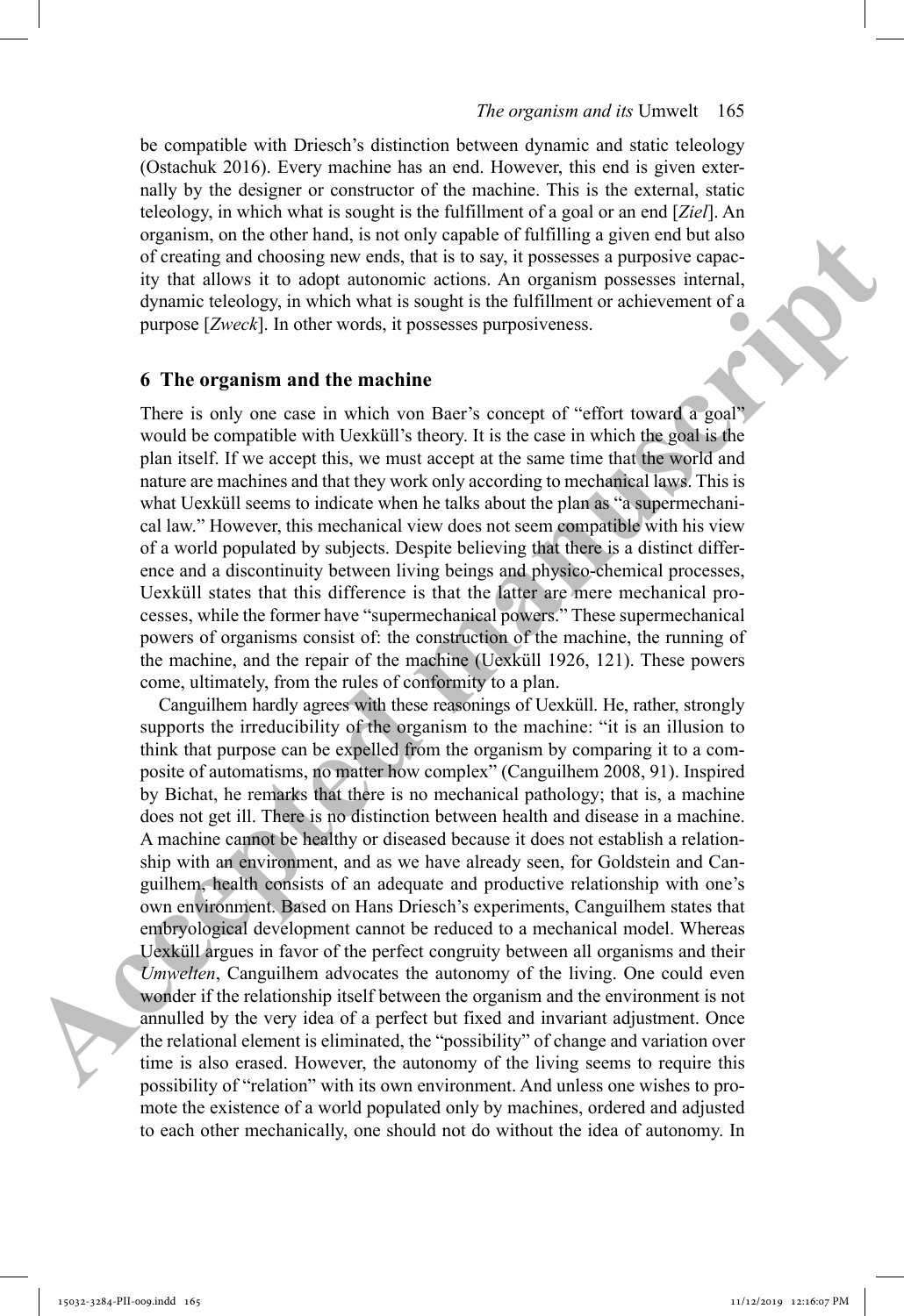short, as soon as teleology disappears from nature, the organism falls back into the status of a machine.

 For Canguilhem, the organism presents the properties of self-construction, self-conservation, self-regulation, and self-repair, while for a machine, "its construction is foreign" and "conservation demands the constant surveillance and vigilance of the machinist" ( Canguilhem 2008 , 88). And the plan is not a machinist, but the blueprint that the machinist uses to build and repair the machine.

# **7 The archaic relationship between the organism and its environment**

In later years, in his work *The Theory of Meaning* [*Bedeutungslehre*], Uexküll develops his theory more explicitly and extensively in musical terms. The development of organisms and their *Umwelten* is part of a great symphony in which all organisms play melodies that are assembled with each other by point and counterpoint: "Every animal, like every instrument, harbors a certain number of tones that enter into contrapuntal relationships with the tones of other animals" ( Uexk üll 1982, 63). He no longer explains the congruity and perfect adjustment between organisms and their *Umwelten* as a fitting between "pegs and sockets" ( Uexk üll 1926, 317) but, rather, in terms of the existence of an interrelation and interpenetration between them. In this regard, Uexküll tells us that just as the flower is beelike, the bee is flowerlike so that the melodies played by both resonate in unison. struction is foreign and conservation demants the constant survention as the machinary of the machinary Consultion 2008. 88). And the plan is not a machin-<br>
As, but the blueptnit that the machinary decoration and require t

 A much more elaborate example, within this perspective, is that of the spider's web. The spider builds its web according to the structural characteristics of the fly so that the latter cannot see it and gets caught when flying toward it. However, the spider does this without even having come into contact with a fly. So, how does this correspondence occur? Uexküll's explanation is the following:

 It weaves its web before it is ever confronted with an actual fly. The web, therefore, cannot represent the physical image of a fly, but rather it is a representation of the archetype of a fly, which does not exist in the physical world. ( Uexk üll 1982, 42)

 This first explanation then holds that each organism develops thanks to the existence of an original program or archetype and that, in some way, the archetype of the fly influences the archetype of the spider ( Uexk üll 1982, 43). Few pages later, Uexküll provides a more detailed and accurate explanation of this biological phenomenon:

 The spider's web is certainly formed in a 'fly-like' manner, because the spider itself is 'fly-like.' To be 'fly-like' means that the body structure of the spider has taken on certain of the fly's characteristics – not from a specific fly, but rather from the fly's archetype. To express it more accurately, the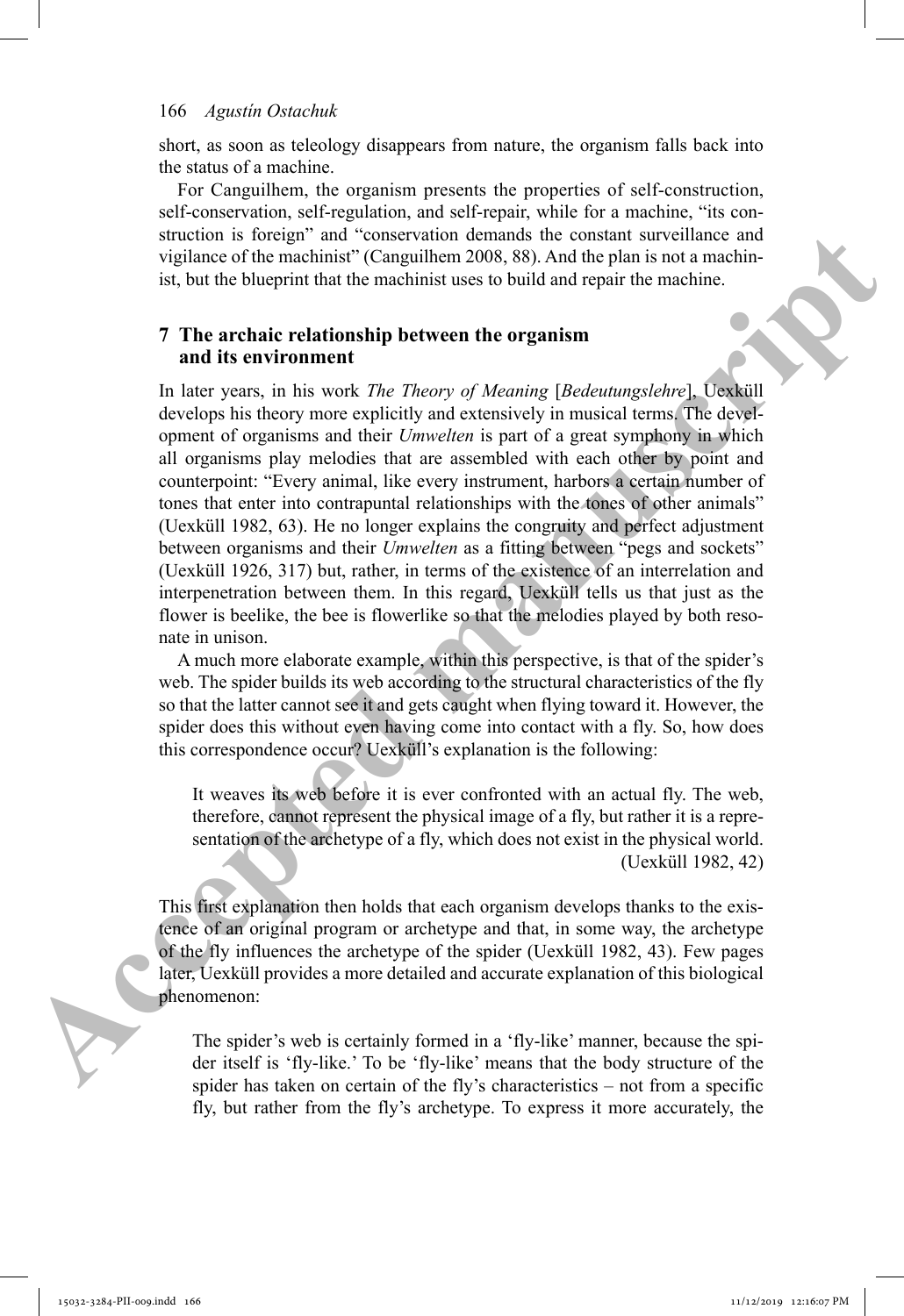spider's 'fly-likeness' comes about when its body structure has adopted certain themes from the fly's melody.

(Uexküll 1982, 66)

 One way of interpreting this is to think that what we see as individualized and interacting elements in the real physical world exist archaically all included in a great invisible world, in which an overlap of resonant melodies occurs, and in which a clear and sharp separation between them cannot be established. Accordingly, a "relation" is the expression of an original resonant overlap. The evident complementarity and reciprocity between organisms and their *Umwelten* are the expression of a great symphony made up by a multitude of melodies resonating in unison.

 There is no such melodic language, or the proposal of a universal interconnectivity in nature, in the works of Goldstein and Canguilhem. For them, the autonomy of the organism and the living prevails. However, it could be ventured that norms and values play this melodic role in the relations between organisms and their environments and that with each norm and value that is actualized, the resonance in unison Uexküll talks about is produced.

### **8 Meaning and sense**

 In his work, *The Theory of Meaning* , Uexküll also argues that meaning is the fundamental and key property for the understanding of life. All the objects of the *Umwelt* of an organism are subject-related meaning carriers. Meaning is the connector that unites the organism with each object of its *Umwelt* : "In every instance a very intimate meaning rule joins the animal and its medium" (Uexküll 1982, 54). In even more explicit terms, he also says that "[m]eaning in nature's score serves as a connecting link, or rather as a bridge" ( Uexk üll 1982, 64). On the other hand, the same object can have different meanings for different organisms. For example, a flower stem acts as a different meaning-carrier for different meaning utilizers: while for an ant, it is a path, for a cicada larva, it is a supplier of material for the building of a house, and for a cow, it is food. One Way of merperions pays to monic mate was we as a mateural state mateur and the state in the state in the state in the state in the state in the state in the state in the state in the state in the state of the state of

 This worldview transforms nature into a huge network of interconnections established through meaning. This ecological view of nature, which can act as an antidote to the mercantilist and competitive views of today, leaves out, however, the consideration of sense. Uexküll provides a very interesting example with regard to this question. The pea-beetle larva, thanks to its tunnel-boring activity, builds a tunnel that allows the adult beetle to leave the pea. If it were not for this tunnel exit, the adult larva would die. This example allows Uexküll to cast doubt on von Baer's claims regarding the presence of a goal-directedness in the origin of living creatures. Unlike the example of the spider web, in which other organisms intervene, which allows Uexküll to assign the anticipation of the spider to the participation in the fly's melody, in this example, this does not happen. It is the same organism that anticipates a future event of its own development: the larva knows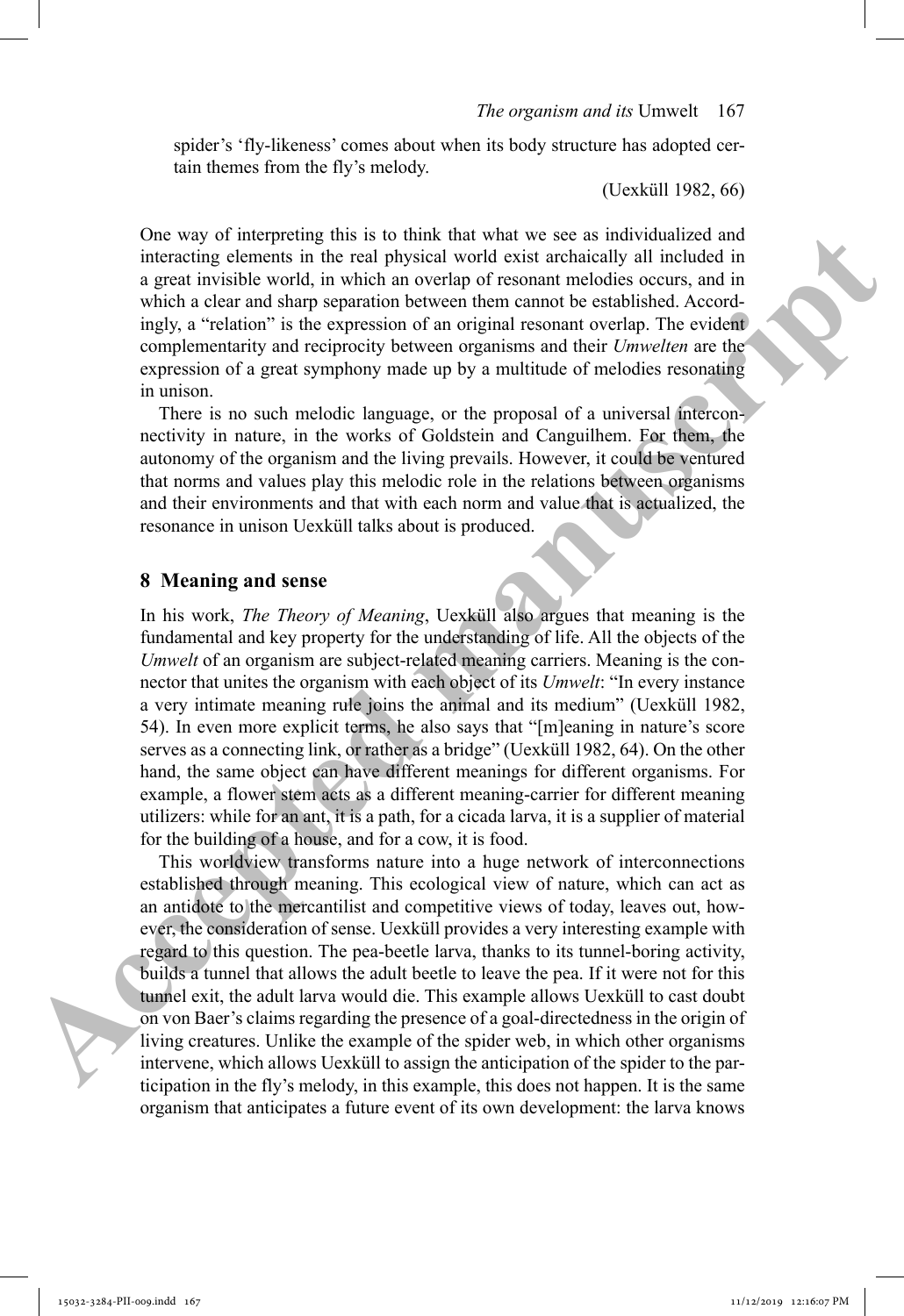in some way that it has to build a tunnel so that the adult organism can then leave the pea. There is an intentionality on the part of the organism that is not contained in the concept of meaning. Meaning can only act as an extrinsic connector of phenomena. But here we are in the presence of a prediction of a future event, which speaks of the existence of a subjective interiority. This interiority of the living is what anticipates, it has intentions, in short, it actualizes its potentialities.

 Canguilhem adopts this second version of the matter. For him, the consideration of sense in biology can never be omitted:

 A center does not resolve into its environment. A living being is not reducible to a crossroads of influences. From this stems the insufficiency of any biology that, in complete submission to the spirit of the physico-chemical sciences, would seek to eliminate all consideration of sense from its domain. From the biological and psychological point of view, a sense is an appreciation of values in relation to a need.

( Canguilhem 2008 , 120)

 A living being is then an irreducible center of reference, which has needs and institutes norms and values to satisfy them. Consequently, whereas Uexküll emphasizes nature as a network of interconnections mediated by meaning, Canguilhem insists on the centrality and irreducibility of an organism that establishes relations of sense with its environment.

# **9 Life**

 Our three authors make for an interesting panel for a discussion of the concept of life. Even between Goldstein and Canguilhem, who otherwise tend toward concordance rather than dissonance, this topic brings out the greatest differences and nuances.

 Perhaps the most difficult position to decipher on this subject, Uexküll's position, on one hand, establishes a clear difference between biology and physics and chemistry and argues strenuously for the irreducibility of the living to mere physico-chemical processes. On the other hand, with his concept of conformity to a plan, he seems to make organisms and their *Umwelten* , and ultimately lifetunnels, depend on supermechanical rules and laws, supporting unchangeable congruity and perfect adjustment between each other. This leaves, as we have already seen, the autonomy of the organism in a rather inconvenient situation. peaks of me existence of a subspecte memory into imtending the manuscript<br>
what anticipates, the antentions in short, it actualizes its potentialities.<br>
Canguillarm adopts this scool version of the matter. For him, the con

 According to Uexküll's distinction between a machine and a living being, a machine is constructed based on a building plan [*Bauplan*] in which the spatial arrangement and function of its different parts are made explicit. And that is enough, since "machines originate namely by assembling ready-made parts into a whole" (Uexküll 1913, 155; my transl.). Living beings, instead, do not originate by the assembly of ready-made parts. Uexküll explains that the problem of the origin of living beings has divided researchers into two groups. On one corner, there are those who at the origin of machines recognize two factors,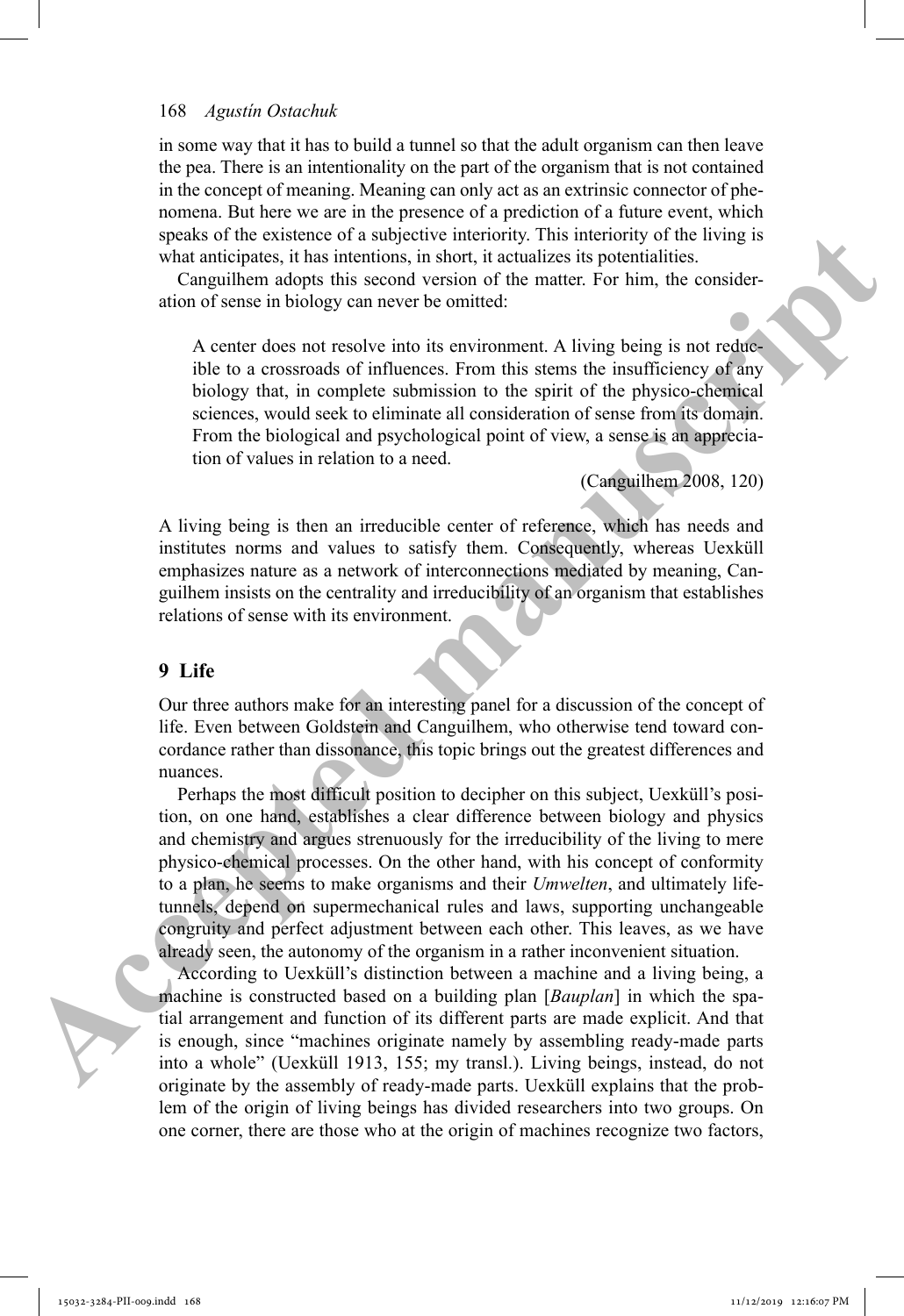human representation, that is, building plan, and mechanical forces, while at the origin of living beings only recognize mechanical forces. On the opposite corner, there are those who maintain that mechanical, physico-chemical forces cannot originate any building plan. An essential factor must exist "that stands above the mechanical forces, to which it directs, so that from diverse parts originates a whole that works in conformity to a plan" (Uexküll 1913, 156; my transl.). This supermechanical factor is for Uexküll what we call life. Life is then conformity to a plan, that is, a supermechanical law or rule. This leaves life in a diminished, regulated and de-autonomized condition, since it associates it with a fixed and preestablished plan.

 Goldstein is notoriously the supporter of an organicist theory of life, according to which the fundamental characteristic of the organism and therefore of life is the maintenance over time of its organization, understood as a relation existing between its parts. Goldstein also states that the organism seeks to actualize its own essence and aspires to self-realization; that is, it aspires not only to maintain itself but also to thrive. However, it is Canguilhem who makes greater efforts to defend the autonomy and originality of life. In the first place, he does so by advocating the autonomy and specificity of biology with respect to the physico-chemical sciences. This position leads in general, says Canguilhem, to the qualification and accusation of vitalism. It should be made clear, here, that Canguilhem understands vitalism as a form of confidence in the organism's own reaction and self-defense, that is to say, in its own curative properties against the causal agent of diseases and beyond the constrictor power of remedies. Vitalism thus expresses a distrust in the power of technique over life and approaches naturism in its own terms. Vitalism is ultimately "a permanent exigency of life in the living, the self-identity of life immanent to the living" (Canguilhem 2008, 62). In this context, whereas vitalism comes about as an exigency, mechanism imposes itself as a method but as a method that creates nothing if not by human skill and art. This is why the mechanistic interpretation of the living automatically nullifies the living. Life has a spontaneity and a creativity that mechanism, in its eagerness to reduce it and decompose it into a simple set of machines, cannot account for or explain. For Canguilhem, the constant rebirth of vitalism expresses the unwavering resistance and rebellion of life to be subjected to mechanization. This resistance and rebellion of life to mechanization is also a resistance to its dissolution in an impersonal geographical environment and an exigency to place itself as a center. It is only from this center that it is possible to generate one's own surrounding world, an *Umwelt*. me measural torteos; to which in methods. So that mean the singular solution and the measural to the singular solution in the singular system and the singular system and the singular system and the singular system and the

### **Conclusion**

 A tension and counterpoint resembling the one between the organism and its environment are at play between the theories of Uexküll, Goldstein, and Canguilhem. While for Uexküll there is congruity and perfect adjustment between the organism and its *Umwelt* , for Goldstein and Canguilhem, there is debate and coming to terms; there is an actualization of the relation that is produced by the institution of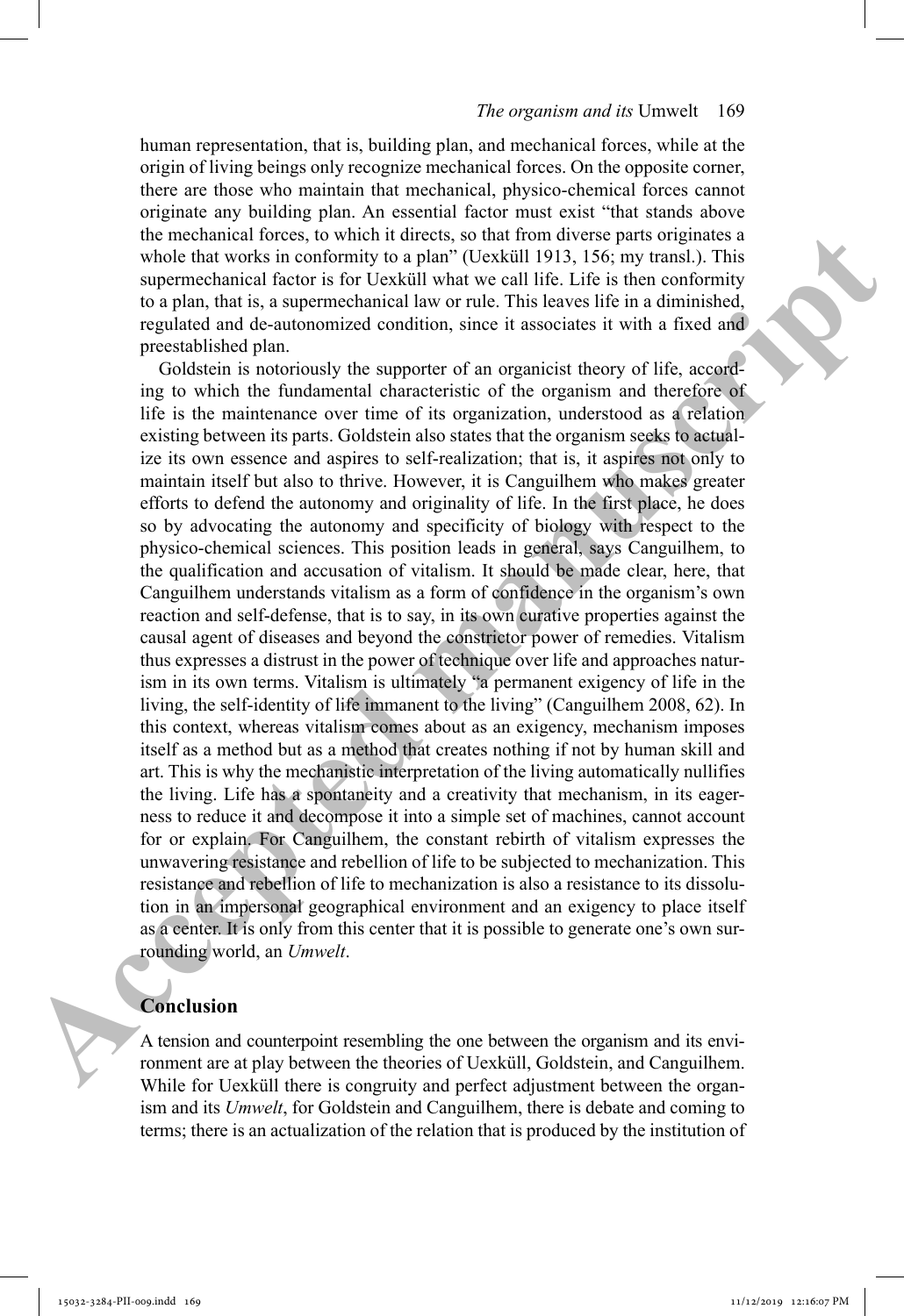new norms and values, in other words, biological normativity. Potential estrangement and maladjustment between the organism and its environment are, for Goldstein and Canguilhem, the origin of disease. It would be therefore inappropriate to consider this debate and coming to terms as an adaptation. In each search of normality, the organism does not seek to adapt to an environment that has become strange and hostile but seeks to create for itself a new environment according to its current conditions by establishing new norms. In this coming to terms, the objective is not to survive, that is, to live in a constant situation of "struggle for existence." Such a situation defines instead the pathological state. The ultimate goal of the organism is instead to thrive and aspire to self-realization. Also in disagreement with the concepts of adaptation and struggle for existence, Uexküll sees instead a world in which harmony and perfect correspondence reigns between all organisms and their *Umwelten*.

 The question of teleology and sense in organisms is another point in which the tension and counterpoint between the theories of Uexküll, Goldstein, and Canguilhem become clear. Heir to the Kantian issue of teleology as a regulative principle, Goldstein's organicist approach denies the existence of purposiveness in organisms, although he admits it with reservations, provided it is considered in almost metaphorical terms. Like Goldstein, Uexküll resorts to von Baer's theory in order to deny the existence of teleology in organisms. However, the case of the pea-beetle larva makes him doubt and even admit the possibility of the existence of a goal-directedness in the development of organisms. Canguilhem, due to his inclination toward the vitalist theory, has a more original position on this subject and deems sense essential for the understanding of the living. nomany the optimizer of experiment of the street of the street of the street of the street of the street of the street of the street of the street of the street of the street of the street of the street of the street of st

 Regarding the topic of life, the three authors defend the autonomy and specificity of biology with respect to the physico-chemical sciences, and the irreducibility of the living being to a set of mere mechanisms. However, they differ quite a bit as to their respective notions of life. For Uexküll, life is the expression of conformity to a plan, that is, a supermechanical law or rule. This associates life with a fixed and preestablished plan. For Goldstein, life is the maintenance of the organization of a totality, but also the actualization of an essence whose goal is self-realization. Finally, the most affirmative and positive position regarding life is that of Canguilhem. For Canguilhem, life is an exigency that resists and rebels against mechanization and that seeks to position itself as the generating center of its own environment, an *Umwelt*.

 In conclusion, the three authors might converge on the idea that the relationship between the organism and its environment is an archaic relation, unfolding in an invisible and musical world, in which the melodies of all the organisms interpenetrate each other and create a symphony that embraces all. This interpenetration accounts for the correspondence between organisms and their *Umwelten* in the real world, as well as for the existence of meaningful relationships between them. This original and common source may well be called a principle, or plan, in reference to the Uexküllian plan, but it must also possess all the creative characteristics of what we call life.